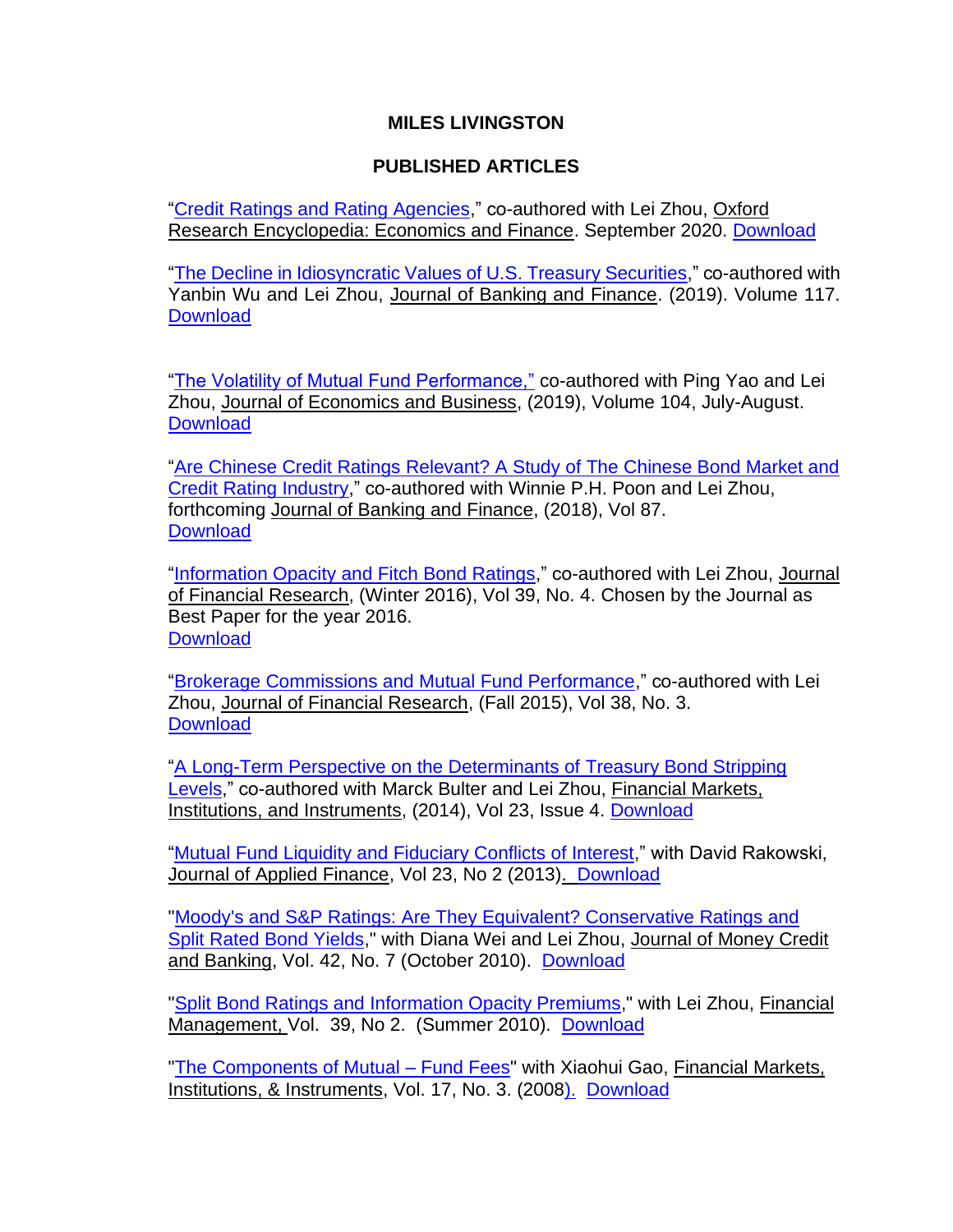["Split Bond Ratings and Rating Migration"](https://site.warrington.ufl.edu/miles-livingston/files/2019/05/Split-Bond-Ratings-and-Rating-Migration.pdf), with Andy Naranjo and Lei Zhou Journal of Banking and Finance. Vol. 32 No.8. (2008). [Download](https://site.warrington.ufl.edu/miles-livingston/files/2019/05/Split-Bond-Ratings-and-Rating-Migration.pdf)

["Asset Opaqueness and](https://site.warrington.ufl.edu/miles-livingston/files/2019/06/Asset-Opaqueness-and-Split-Bond-Ratings.pdf.pdf) Split Bond Ratings" with Andy Naranjo and Lei Zhou, Financial Management. Vol. 36 No. 3. (Autumn 2007). [Download](https://site.warrington.ufl.edu/miles-livingston/files/2019/06/Asset-Opaqueness-and-Split-Bond-Ratings.pdf.pdf)

["Drexel Burnham Lambert's Bankruptcy and the Decline in Underwriter Fees,](https://site.warrington.ufl.edu/miles-livingston/files/2019/06/Drexel-Burnham-Lambert’s-Bankruptcy-and-the-Subsequent-Decline-in-Underwriter-Fees.pdf)" with Glenn Williams, the Journal of Financial Economics. Vol. 84. No.2. (May 2007). [Download](https://site.warrington.ufl.edu/miles-livingston/files/2019/06/Drexel-Burnham-Lambert’s-Bankruptcy-and-the-Subsequent-Decline-in-Underwriter-Fees.pdf)

["Exponential Duration: A More Accurate Estimation of Interest Rate Risk,](https://site.warrington.ufl.edu/miles-livingston/files/2019/06/Exponential-Duration-a-More-Accurate-Estimation-of-Interest-Rate-Risk.pdf)" with Lei Zhou, Journal of Financial Research. Vol. 28. No.3. (Fall 2005). [Download](https://site.warrington.ufl.edu/miles-livingston/files/2019/06/Exponential-Duration-a-More-Accurate-Estimation-of-Interest-Rate-Risk.pdf)

["The Impact of Rule 144A Debt Offerings upon Bond Yields and Underwriter](https://site.warrington.ufl.edu/miles-livingston/files/2019/07/Impact-of-Rule-144A-Debt-Offering-Upon-Yields-and-Underwriter-Fees.pdf)  [Fees,](https://site.warrington.ufl.edu/miles-livingston/files/2019/07/Impact-of-Rule-144A-Debt-Offering-Upon-Yields-and-Underwriter-Fees.pdf)" with Lei Zhou, Financial Management, (Winter 2002). [Download](https://site.warrington.ufl.edu/miles-livingston/files/2019/07/Impact-of-Rule-144A-Debt-Offering-Upon-Yields-and-Underwriter-Fees.pdf)

["A Proposal for Quoting Money Market Rates,](https://site.warrington.ufl.edu/miles-livingston/files/2019/07/A-Proposal-for-Quoting-Money-Market-Rates.pdf)" with Lei Zhou, Financial Analysts Journal, (March/April 2002). [Download](https://site.warrington.ufl.edu/miles-livingston/files/2019/07/A-Proposal-for-Quoting-Money-Market-Rates.pdf)

["The Impact of the Third Credit Rating on the Pricing of Bonds,](https://site.warrington.ufl.edu/miles-livingston/files/2019/07/The-Impact-of-the-Third-Credit-Rating-on-the-Pricing-of-Bonds.pdf)" with Jeff Jewell, Journal of Fixed Income, (December 2000). [Download](https://site.warrington.ufl.edu/miles-livingston/files/2019/07/The-Impact-of-the-Third-Credit-Rating-on-the-Pricing-of-Bonds.pdf)

["Investment Banker Reputation and the Underwriting of Nonconvertible](https://site.warrington.ufl.edu/miles-livingston/files/2019/07/Investment-Banker-Reputation-and-the-Underwriting-of-Nonconvertible-Debt.pdf)  [Debt,](https://site.warrington.ufl.edu/miles-livingston/files/2019/07/Investment-Banker-Reputation-and-the-Underwriting-of-Nonconvertible-Debt.pdf)" with Robert Miller, Financial Management, (Summer 2000). **[Download](https://site.warrington.ufl.edu/miles-livingston/files/2019/07/Investment-Banker-Reputation-and-the-Underwriting-of-Nonconvertible-Debt.pdf)** 

["A Comparison of Bond Ratings from Moody's, Standard & Poor's, and Fitch](https://doi.org/10.1111/1468-0416.00029)  [IBCA,](https://doi.org/10.1111/1468-0416.00029)" with Jeff Jewell, Financial Markets, Institutions, and Instruments, Vol. 8, No. 4, (1999). **[Download](https://doi.org/10.1111/1468-0416.00029)** 

["The Cost of Mutual Fund Sales Fees,](https://site.warrington.ufl.edu/miles-livingston/files/2019/07/The-cost-of-Mutual-Funde-Sales-Fees.pdf)" with Edward O'Neal, Journal of Financial Research, (Summer 1998). Vol. 21. No.2. The April 6, 1998 Wall Street Journal ran a feature story on this article in the Mutual Funds Quarterly Review. **[Download](https://site.warrington.ufl.edu/miles-livingston/files/2019/07/The-cost-of-Mutual-Funde-Sales-Fees.pdf)** 

["Split Ratings, Bond Yields, and Underwriter Spreads for Industrial Bonds,](https://site.warrington.ufl.edu/miles-livingston/files/2019/07/Split-Ratings-Bond-Yield-and-Underwriter-Spreads-for-Industrial-Bonds.pdf)" with Jeff Jewell, Journal of Financial Research, (Summer 1998). Vol. 21. No.2. **[Download](https://site.warrington.ufl.edu/miles-livingston/files/2019/07/Split-Ratings-Bond-Yield-and-Underwriter-Spreads-for-Industrial-Bonds.pdf)** 

["The Long-Run Performance of Firms Issuing Bonds,](https://site.warrington.ufl.edu/miles-livingston/files/2019/07/The-long-run-Performance-of-Firms-Issuing-Bonds.pdf)" with Jeff Jewell, Journal of Fixed Income, Vol. 16. (September 1997). [Download](https://site.warrington.ufl.edu/miles-livingston/files/2019/07/The-long-run-Performance-of-Firms-Issuing-Bonds.pdf)

["Mutual Fund Brokerage Commissions,](https://site.warrington.ufl.edu/miles-livingston/files/2019/07/Mutual-Fund-Brokerage-Commissions.pdf)" with Edward O'Neal. Journal of Financial Research, (Summer 1996). This paper was selected as the best paper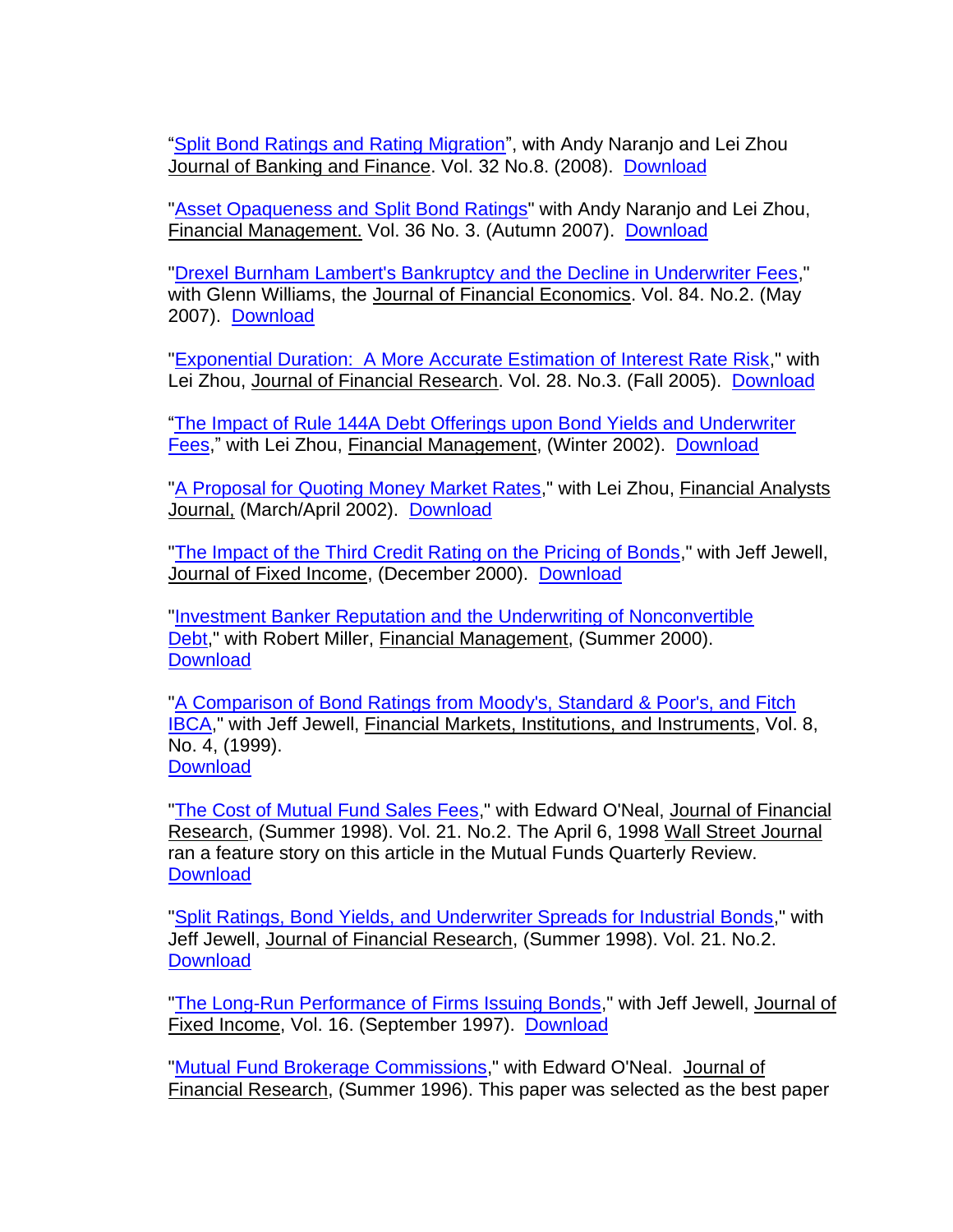in Investments at the 1995 Eastern Finance Convention. The November 3, 1995 Wall Street Journal ran a feature story on this article in Fund Track. [Download](https://site.warrington.ufl.edu/miles-livingston/files/2019/07/Mutual-Fund-Brokerage-Commissions.pdf)

["The Gains from Diversification Reconsidered: Transaction Costs and Superior](https://site.warrington.ufl.edu/miles-livingston/files/2019/08/The-Gains-from-Diversification-Reconsidered.pdf)  [Information,](https://site.warrington.ufl.edu/miles-livingston/files/2019/08/The-Gains-from-Diversification-Reconsidered.pdf)" with Azriel Levy, Financial Markets, Institutions, & Instruments, Vol 4, No. 3, (1995). [Download](https://site.warrington.ufl.edu/miles-livingston/files/2019/08/The-Gains-from-Diversification-Reconsidered.pdf)

["Drexel, Burnham, Lambert's Debt Issues"](https://site.warrington.ufl.edu/miles-livingston/files/2019/08/Drexel-Burnham-Lamberts-Debt-Issues.pdf), with Hugh Pratt and Charles Mann, The Journal of Fixed Income, (March 1995). [Download](https://site.warrington.ufl.edu/miles-livingston/files/2019/08/Drexel-Burnham-Lamberts-Debt-Issues.pdf)

["Stripping of Treasury Securities and Segmentation in the Treasury Securities](https://site.warrington.ufl.edu/miles-livingston/files/2019/07/Stripping-of-Treasury-Securities-and-Segmentation-in-the-Treasury-Securities-Market.pdf)  [Market,](https://site.warrington.ufl.edu/miles-livingston/files/2019/07/Stripping-of-Treasury-Securities-and-Segmentation-in-the-Treasury-Securities-Market.pdf)" with Kok-Chew Lim, The Journal of Fixed Income, (March 1995). **[Download](https://site.warrington.ufl.edu/miles-livingston/files/2019/07/Stripping-of-Treasury-Securities-and-Segmentation-in-the-Treasury-Securities-Market.pdf)** 

["Are Term Premiums Risk Premiums?"](https://site.warrington.ufl.edu/miles-livingston/files/2019/08/Are-Term-Premiums-Risk-Premiums.pdf) with Haim Levy and Robert Brooks, Advances in Quantitative Analysis of Finance and Accounting, Vol. 3. Part A. (1995). [Download](https://site.warrington.ufl.edu/miles-livingston/files/2019/08/Are-Term-Premiums-Risk-Premiums.pdf)

["Estimating the Value of Call Options on Corporate Bonds,](https://site.warrington.ufl.edu/miles-livingston/files/2019/07/The-Pricing-of-Municipal-Bonds.pdf)" with Richard Kish, Journal of Applied Corporate Finance, Vol. 6. No.3. (Fall 1993). [Download](https://site.warrington.ufl.edu/miles-livingston/files/2019/07/The-Pricing-of-Municipal-Bonds.pdf)

["Effects of Super-Poison-Put Clauses on Industrial Debt,](https://site.warrington.ufl.edu/miles-livingston/files/2019/08/Effects-of-Super-Poison-Put-Clauses-on-Industrial-Debt.pdf)" with Hugh Pratt, Journal of Fixed Income, (December 1993). [Download](https://site.warrington.ufl.edu/miles-livingston/files/2019/08/Effects-of-Super-Poison-Put-Clauses-on-Industrial-Debt.pdf)

"The Unbiased Expectations Hypothesis and Error Learning," with Robert Brooks and Myung J. Kim, Advances in Quantitative Analysis of Finance and Accounting, Vol. 2. Part A. (1993).

["Market Reactions to Callable and Noncallable Debt Issues,](https://site.warrington.ufl.edu/miles-livingston/files/2019/07/Market-Reactions-to-Callable-and-Noncallable-Debt-Issues.pdf)" with Richard Kish, Journal of Applied Business Research, Vol. 9. No.4. (1993). [Download](https://site.warrington.ufl.edu/miles-livingston/files/2019/07/Market-Reactions-to-Callable-and-Noncallable-Debt-Issues.pdf)

["The Term Structure of Interest Rates and the Basis for](https://site.warrington.ufl.edu/miles-livingston/files/2019/08/The-Term-Structure-of-Interest-Rates-and-the-Basis-for-Financial-Futures.pdf) Financial Futures," Advances in Futures and Options Research, Vol. 6. (1993). [Download](https://site.warrington.ufl.edu/miles-livingston/files/2019/08/The-Term-Structure-of-Interest-Rates-and-the-Basis-for-Financial-Futures.pdf)

["The Difference Between the Local and Unbiased Expectations Hypotheses,](https://site.warrington.ufl.edu/miles-livingston/files/2019/07/The-Difference-between-the-Local-and-Unbiased-Expectations-Hypotheses.pdf)" with Robert Brooks, Review of Quantitative Finance and Accounting (1992). **[Download](https://site.warrington.ufl.edu/miles-livingston/files/2019/07/The-Difference-between-the-Local-and-Unbiased-Expectations-Hypotheses.pdf)** 

["Determinants of the Call Option on Corporate Bonds,](https://site.warrington.ufl.edu/miles-livingston/files/2019/07/Determinants-of-the-the-Call-Option-on-Corporate-Bonds.pdf)" with Richard Kish, Journal of Banking and Finance. Vol.16, (1992). [Download](https://site.warrington.ufl.edu/miles-livingston/files/2019/07/Determinants-of-the-the-Call-Option-on-Corporate-Bonds.pdf)

["Zero Coupon Bonds,](https://site.warrington.ufl.edu/miles-livingston/files/2019/07/Zero-Coupon-Bonds.pdf)" New Pelgrave Dictionary of Money and Finance, (1992). **[Download](https://site.warrington.ufl.edu/miles-livingston/files/2019/07/Zero-Coupon-Bonds.pdf)** 

["The Local Versus Unbiased Expectations Hypothesis with Discrete](https://site.warrington.ufl.edu/miles-livingston/files/2019/07/The-Local-versus-Unbiased-Expectations-Hypothesis-with-Discrete-Compounding.pdf)  [Compounding"](https://site.warrington.ufl.edu/miles-livingston/files/2019/07/The-Local-versus-Unbiased-Expectations-Hypothesis-with-Discrete-Compounding.pdf) with Robert Brooks, Journal of Business Finance and Accounting.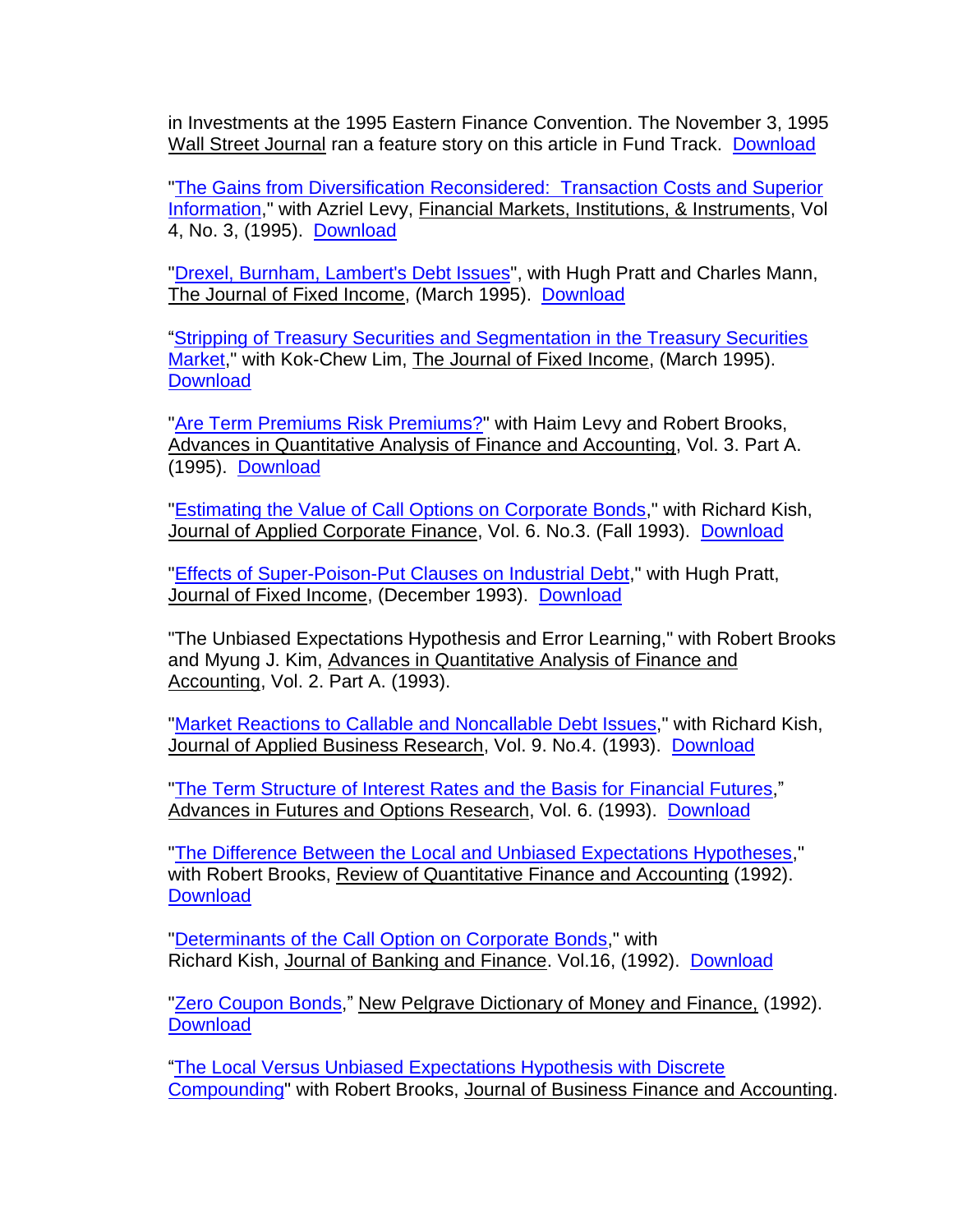Vol. 19. No. 6, (November 1992). [Download](https://site.warrington.ufl.edu/miles-livingston/files/2019/07/The-Local-versus-Unbiased-Expectations-Hypothesis-with-Discrete-Compounding.pdf)

"Reply to Glick," Financial Analysts Journal (November/December 1992).

["Development of the Market for U. S. Treasury STRIPS,](https://site.warrington.ufl.edu/miles-livingston/files/2019/07/Development-of-the-Market-for-US-Treasury-STRIPS.pdf)" with Deborah Gregory, Financial Analysts Journal (March/April 1992). [Download](https://site.warrington.ufl.edu/miles-livingston/files/2019/07/Development-of-the-Market-for-US-Treasury-STRIPS.pdf)

["Relative Impact of Duration and Convexity on Bond Price Changes,](https://site.warrington.ufl.edu/miles-livingston/files/2019/07/Relative-Impact-of-Duration-and-Convexity-on-Bond-Price-Changes.pdf)" with Robert Brooks, Financial Practice and Education (Spring/Summer 1992). [Download](https://site.warrington.ufl.edu/miles-livingston/files/2019/07/Relative-Impact-of-Duration-and-Convexity-on-Bond-Price-Changes.pdf)

["Comment on Expectations, Taxes, and Interest: The Search for the Darby](https://site.warrington.ufl.edu/miles-livingston/files/2019/07/Expectations-Taxes-and-Interest-Comment-1.pdf)  [Effect,](https://site.warrington.ufl.edu/miles-livingston/files/2019/07/Expectations-Taxes-and-Interest-Comment-1.pdf)" American Economic Review (December 1991). [Downloads](https://site.warrington.ufl.edu/miles-livingston/files/2019/07/Expectations-Taxes-and-Interest-Comment-1.pdf)

["A Note on the Variance of Spot Interest Rates,](https://site.warrington.ufl.edu/miles-livingston/files/2019/07/A-Note-On-The-Variance-of-Spot-Interest-Rates.pdf)" with Robert Brooks, Journal of Banking and Finance. Vol. 14. (1990). [Download](https://site.warrington.ufl.edu/miles-livingston/files/2019/07/A-Note-On-The-Variance-of-Spot-Interest-Rates.pdf)

["The Value of the Call Option on Corporate Bonds,](https://site.warrington.ufl.edu/miles-livingston/files/2019/07/The-Value-of-the-Call-Option-on-Corporate-Bonds.pdf)" with Richard Kish, Financial Management, Vol. 19. (Spring 1990). [Download](https://site.warrington.ufl.edu/miles-livingston/files/2019/07/The-Value-of-the-Call-Option-on-Corporate-Bonds.pdf)

"The Case for Stripping Corporate Bonds," Financial Management. Vol. 18. (Winter 1989).

"A Closed-Form Equation for Bond Convexity," with Robert Brooks, Financial Analysts Journal. Vol. 45. (November/December 1989).

["Stripping of U.S. Treasury Securities,](https://site.warrington.ufl.edu/miles-livingston/files/2019/07/STRIPPING-OF-U.S.-TREASURY-SECURITIES.pdf)" NYU Salomon Bros. Monograph Series, with Deborah Wright Gregory. (1989-1). [Download](https://site.warrington.ufl.edu/miles-livingston/files/2019/07/STRIPPING-OF-U.S.-TREASURY-SECURITIES.pdf)

["The Coupon Effect on Term Premiums,](https://site.warrington.ufl.edu/miles-livingston/files/2019/07/The-Coupon-Effect-on-Term-Premiums.pdf)" with Robert Brooks and Haim Levy, Journal of Financial Research. Vol. 12. No.1. (Spring 1989). [Download](https://site.warrington.ufl.edu/miles-livingston/files/2019/07/The-Coupon-Effect-on-Term-Premiums.pdf)

"Reply to Zarruck and Caks," Financial Management. (Autumn 1988).

["The Effect of Coupon Level on Treasury Bond Futures Delivery,](https://site.warrington.ufl.edu/miles-livingston/files/2019/07/The-Effect-of-Coupon-Level-on-Treasury-Bond-Futures-Delivery.pdf)" Journal of Futures Markets. Vol. 7, No. 3. (Summer 1987). [Download](https://site.warrington.ufl.edu/miles-livingston/files/2019/07/The-Effect-of-Coupon-Level-on-Treasury-Bond-Futures-Delivery.pdf)

["Measuring the Benefit of Bond Refunding: The Problem of Nonmarketable Call](https://site.warrington.ufl.edu/miles-livingston/files/2019/07/Measuring-the-Benefit-of-Bond-Refunding.pdf)  [Options,](https://site.warrington.ufl.edu/miles-livingston/files/2019/07/Measuring-the-Benefit-of-Bond-Refunding.pdf)" Financial Management, (Spring 1987). [Download](https://site.warrington.ufl.edu/miles-livingston/files/2019/07/Measuring-the-Benefit-of-Bond-Refunding.pdf)

["Flattening of Bond Yield Curves,](https://site.warrington.ufl.edu/miles-livingston/files/2019/07/Flattening-of-Bond-Yield-Curves.pdf)" Journal of Financial Research, Vol.10, No.1 **(**Spring, 1987). [Download](https://site.warrington.ufl.edu/miles-livingston/files/2019/07/Flattening-of-Bond-Yield-Curves.pdf)

["The Delivery Option on Forward Contracts,](https://site.warrington.ufl.edu/miles-livingston/files/2019/07/The-Delivery-Option-on-Forward-Contracts.pdf)" Journal of Financial and Quantitative Analysis, Vol. 22. No.1, (March 1987). [Download](https://site.warrington.ufl.edu/miles-livingston/files/2019/07/The-Delivery-Option-on-Forward-Contracts.pdf)

"The Cheapest Deliverable Bond for CBT Treasury Bond Futures Contract,"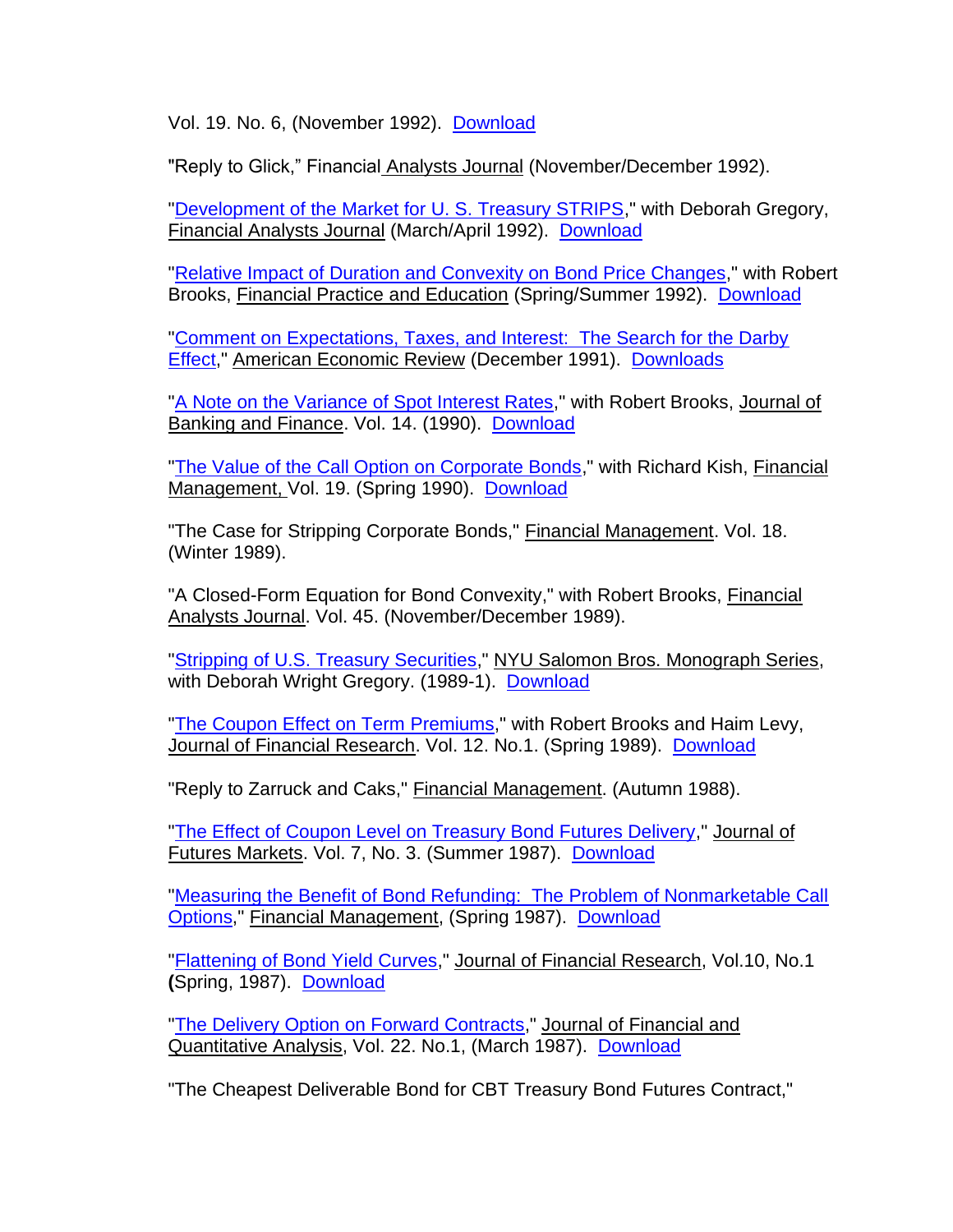Journal of Futures Markets, Vol. 4. No.2, (Summer, 1984).

["The Pricing of Municipal Bonds,](https://site.warrington.ufl.edu/miles-livingston/files/2019/07/The-Pricing-of-Municipal-Bonds.pdf)" Journal of Financial and Quantitative Analysis, Vol. 17 No.2, (June 1982). [Download](https://site.warrington.ufl.edu/miles-livingston/files/2019/07/The-Pricing-of-Municipal-Bonds.pdf)

["The Relative Price Volatility of Taxable and Non-Taxable Bonds: A Note,](https://site.warrington.ufl.edu/miles-livingston/files/2019/07/The-Relative-Price-Volatility-of-Taxable-and-Non-Taxable-Bonds.pdf)" with Fred Arditti, Journal of Finance, Vol. 37. No. 3, (June 1982). [Download](https://site.warrington.ufl.edu/miles-livingston/files/2019/07/The-Relative-Price-Volatility-of-Taxable-and-Non-Taxable-Bonds.pdf)

["Flattening of Bond Yield Curves for Long Maturities,](https://site.warrington.ufl.edu/miles-livingston/files/2019/07/Flattening-of-Bond-Yield-Curves-for-Long-Maturities.pdf)" with S. Jain, Journal of Finance. Vol. 37, No.1. (March 1982). [Download](https://site.warrington.ufl.edu/miles-livingston/files/2019/07/Flattening-of-Bond-Yield-Curves-for-Long-Maturities.pdf)

"Taxation and Bond Market Equilibrium in a World of Uncertain Future Interest Rates: Reply," Journal of Financial and Quantitative Analysis, Vol. 16 No.5, (December 1981).

["The Pricing of Premium Bonds,](https://site.warrington.ufl.edu/miles-livingston/files/2019/07/The-Pricing-of-Premium-Bonds-Reply.pdf)" Journal of Financial and Quantitative Analysis, Vol. 16. No.3, (September 1981). [Download](https://site.warrington.ufl.edu/miles-livingston/files/2019/07/The-Pricing-of-Premium-Bonds-Reply.pdf)

["Bond Refunding Reconsidered,](https://site.warrington.ufl.edu/miles-livingston/files/2019/07/Bond-Refunding-Reconsidered-Comment.pdf)" Journal of Finance, Vol. 35. No.1, (March 1980). [Download](https://site.warrington.ufl.edu/miles-livingston/files/2019/07/Bond-Refunding-Reconsidered-Comment.pdf)

["The Pricing of Premium Bonds,](https://site.warrington.ufl.edu/miles-livingston/files/2019/07/The-Pricing-of-Premium-Bonds.pdf)" Journal of Financial and Quantitative Analysis, Vol. 14. No.3, (September 1979). [Download](https://site.warrington.ufl.edu/miles-livingston/files/2019/07/The-Pricing-of-Premium-Bonds.pdf)

["Measuring-Bond-Price-Volatility,](https://site.warrington.ufl.edu/miles-livingston/files/2019/07/Measuring-Bond-Price-Volatility.pdf)" Journal of Financial and Quantitative Analysis, Vol. 14. No. 2, (June 1979). [Download](https://site.warrington.ufl.edu/miles-livingston/files/2019/07/Measuring-Bond-Price-Volatility.pdf)

["The Effect of Bond Refunding on Stockholder Wealth: Comment,](https://site.warrington.ufl.edu/miles-livingston/files/2019/07/The-Effect-of-Bond-Refunding-on-Stockholder-Wealth.pdf)" Journal of Finance, Vol. 34. No. 3, (March 1979). [Download](https://site.warrington.ufl.edu/miles-livingston/files/2019/07/The-Effect-of-Bond-Refunding-on-Stockholder-Wealth.pdf)

["A Note on the Issuance of Long-term Pure Discount Notes,](https://site.warrington.ufl.edu/miles-livingston/files/2019/07/A-Note-on-the-Issuance-of-Long-term-Pure-Discount-Notes.pdf)" Journal of Finance, Vol. 34. No.1, (March 1979). [Download](https://site.warrington.ufl.edu/miles-livingston/files/2019/07/A-Note-on-the-Issuance-of-Long-term-Pure-Discount-Notes.pdf)

["Bond Taxation and the Shape of the Yield to Maturity Curve,](https://site.warrington.ufl.edu/miles-livingston/files/2019/07/Bond-Taxation-and-the-Shape-of-the-Yield-to-Maturity-Curve.pdf)" Journal of Finance, Vol. 34. No. 1, (March 1979). [Download](https://site.warrington.ufl.edu/miles-livingston/files/2019/07/Bond-Taxation-and-the-Shape-of-the-Yield-to-Maturity-Curve.pdf)

["Taxation and Bond Market Equilibrium in a World of Uncertain Future Interest](https://site.warrington.ufl.edu/miles-livingston/files/2019/07/Taxation-and-Bond-Market-Equilibrium.pdf)  [Rates,](https://site.warrington.ufl.edu/miles-livingston/files/2019/07/Taxation-and-Bond-Market-Equilibrium.pdf)" Journal of Financial and Quantitative Analysis, Vol. 14 No. 1, (March 1979). [Download](https://site.warrington.ufl.edu/miles-livingston/files/2019/07/Taxation-and-Bond-Market-Equilibrium.pdf)

["Duration and Risk Assessment for Bonds and Common Stocks: A Note,](https://site.warrington.ufl.edu/miles-livingston/files/2019/07/Duration-and-Risk-Assessment-for-Bonds-and-Common-Stocks.pdf)" Journal of Finance, Vol. 33. No. 1, (March 1978). [Download](https://site.warrington.ufl.edu/miles-livingston/files/2019/07/Duration-and-Risk-Assessment-for-Bonds-and-Common-Stocks.pdf)

["A Theory of Humpbacked Bond Yield Curves,](https://site.warrington.ufl.edu/miles-livingston/files/2019/07/A-Theory-of-Humpbacked-Yield-Curves.pdf)" Journal of Finance, Vol. 32. No. 5, (December 1977). [Download](https://site.warrington.ufl.edu/miles-livingston/files/2019/07/A-Theory-of-Humpbacked-Yield-Curves.pdf)